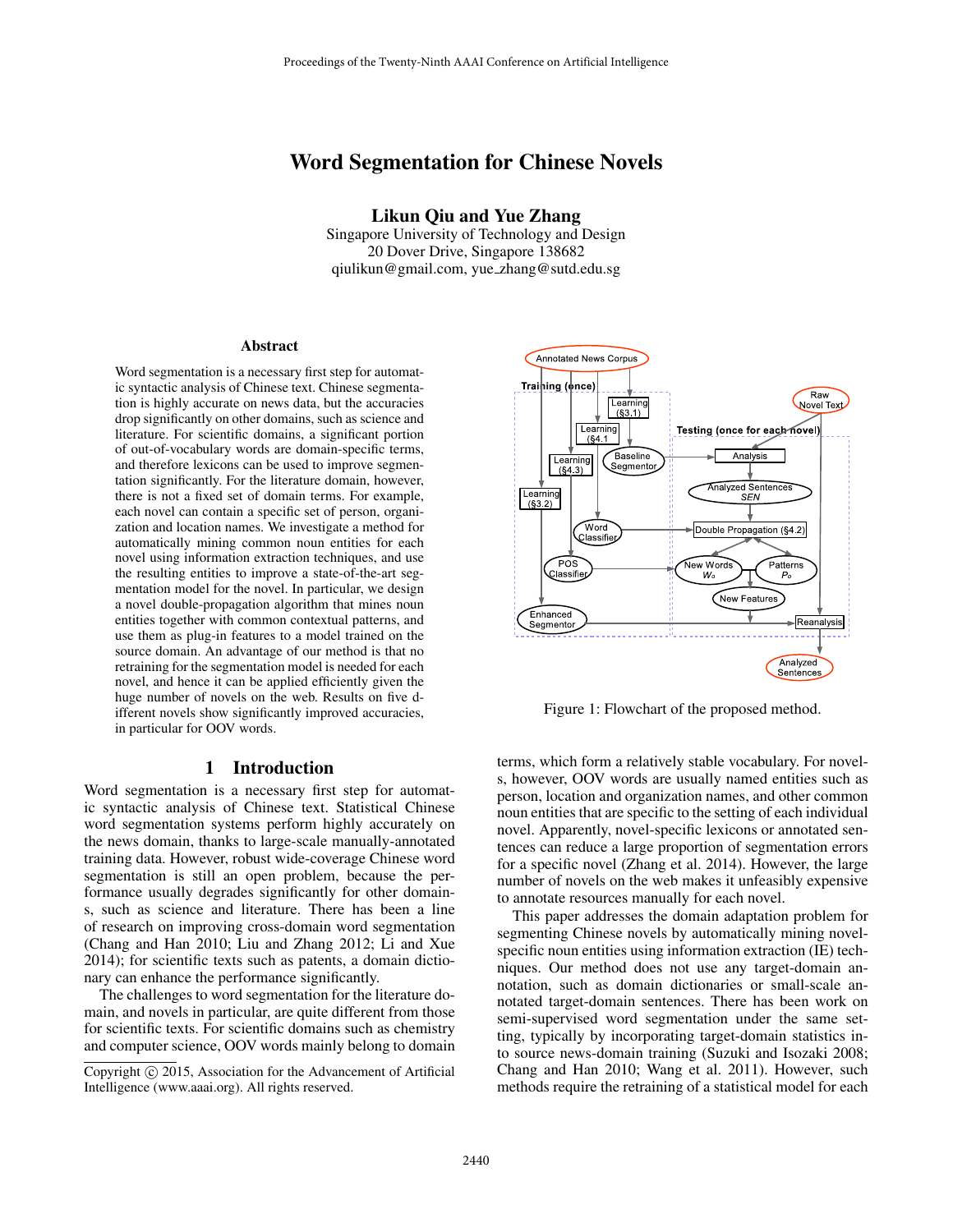| First type of context                  | Second type of context                      |                                                 |
|----------------------------------------|---------------------------------------------|-------------------------------------------------|
| <b>Correctly segmented instances</b>   | Simlar words from news corpus               | <b>Incorrectly segmented instances</b>          |
| 田灵儿  跑 到 田不易 身旁                        | 他…来到王储身旁                                    | 眼看着田不易晃悠悠走了进来                                   |
| (Tianlinger  went to Tianbuyi's side.) | (He  came to the Crown Prince's side.)      | (He saw that Tian Buyi came in wobbling.)       |
| 田不易听着女儿的话(Tianbuyi                     | 高国珠听了很生气                                    | 田不易缓缓点头,                                        |
| listened to his daughter's words.)     | (Gaoguozhu was very angry after listening.) | (Tian Buyi nodded slowly.)                      |
| 目光离开了田不易,                              | 越南队 输给了 泰国队,                                | 替夫君田不易教诲这帮弟子(She helped                         |
| (His looks left Tianbuyi,)             | (The Vietnamese team lost to Thailand.)     | her husband Tian Buyi to teach these students.) |

Table 1: Instances of the novel-specific word " $\pi \bar{\ast} \bar{\ast}$ " occurring in different contexts.

target domain, using the news-domain annotated data. Given the large number of novels on the Internet, these methods can be unfeasibly costly in terms of training time. In contrast, the proposed model takes novel-specific nouns as plugin resources to a model trained on a large-scale annotated news corpus, and does not need retraining for each novel.

Our method is inspired by the observation that noun entities tend to occur frequently in common contexts. Formally, a context pattern *(l, x, r)* consists of a left context word *l*, a right context word *r* and a noun entity *x*, which we call the *target word*. For example, in the context pattern ( $\ddagger \mathcal{F}$   $\mathfrak{D}$ ) *(come to), x, 身旁 (side)), l*=来到 (come to), *r*=身旁 (side) and  $x$  is typically a person name; in the context pattern ( $\#$  $\wedge$  (go), x,  $\wedge$  (inside)), x is typically a location or organization name. Context patterns can be classified into two types according to their occurrences in the source and target domains. In the first type of patterns, the context words *l* and *r* occur frequently in both the source-domain corpus and the target-domain corpus. In the second type of patterns, at least one of the context words is common in the target-domain but not in the source-domain.

It is likely for a segmentation algorithm to segment a new word correctly under contexts similar to the source-domain training data, but incorrectly under contexts rarely seen in the source domain. Several examples from our experimental data are given in Table 1. The left and right columns list instances of the target word " $\boxplus \cancel{\pi} \cancel{\#}$  (Tianbuyi)" occurring under the two types of contexts, respectively. It is more frequently recognized correctly under the first type of context patterns, but incorrectly under the second type, being split into " $\boxplus$  (Tian; field)" and " $\overline{\wedge}$   $\overline{\wedge}$  (Buyi; hard)".

For a human reader, the first type of context patterns can help recognize the meaning of a target word, which in turn helps the understanding of the second type of context patterns in a novel. Based on this observation, we develop a bootstrapping process that iteratively mines new words and context patterns. Given a novel, a double propagation process is used to detect new noun entities using the first type of context, which are in turn used to find the second type of context, before more noun entities and patterns are detected iteratively. We use the joint segmentation and part-of-speech (POS) tagging model of Zhang and Clark (2010) as the baseline segmentor, which gives the state-of-the-art accuracies on news data. The set of noun entities and patterns mined from each novel are incorporated into the baseline as new features to improve segmentation for the novel.

We perform experiments on segmenting five differen-

t novels. For each model, we manually annotate a set of sentences as the test data. Results show that the proposed method can significantly improve the accuracies of both word segmentation and POS tagging over a self-training baseline. In addition, unlike most previous semi-supervised segmentation methods, which improve recall on out-ofvocabulary (OOV) words at the expense of slightly decreased in-vocabulary (IV) recall, our method achieves an overall 30.2% error reduction on OOV recall, together with 8.7% error reduction on IV recall.

To facilitate future comparisons, we release our annotated datasets at http://people.sutd.edu.sg/\%7Eyue zhang/ publication.html.

#### 2 Overview of the Proposed Method

The flowchart of the proposed method is shown in Figure 1. It consists of a training process and a testing process. Given an annotated news corpus, which we call *GenCorpus*, the training process is executed only once, resulting in a set of models that are used to analyze different novels without retraining. The testing process refers to the segmentation process of novels; it is carried out for each novel separately.

In the training process, a baseline segmentor  $(\S3.1)$  and an enhanced segmentor (§3.2) that supports noun entity and pattern features are trained on *GenCorpus* separately. In addition, two log-linear classifiers (§4.1 and §4.3) are trained on *GenCorpus* for detecting new words and assigning POS tags to unknown words, respectively.

The segmentation process for a given novel consists of three steps. First, the novel is segmented and POS-tagged by the baseline segmentor  $(\S 3.1)$ , resulting in a set of automatically segmented sentences *SEN*. Second, through a double propagation process, new word and context pattern mining is executed iteratively on *SEN* (§4.2), using the log-linear word  $(\S4.1)$  and POS  $(\S4.3)$  classifiers through a double propagation process. Finally, the newly-mined words together with their context patterns are converted into features, and given to the enhanced segmentor  $(\S3.2)$  to produce the final segmentation for the novel.

### 3 Segmentation and POS-tagging

Joint segmentation and POS-tagging has received growing research attention due to improvements of lexical analysis over pipelined segmentors and POS taggers (Zhang and Clark 2008; Jiang et al. 2008; Kruengkrai et al. 2009; Zhang and Clark 2010). It makes better use of POS infor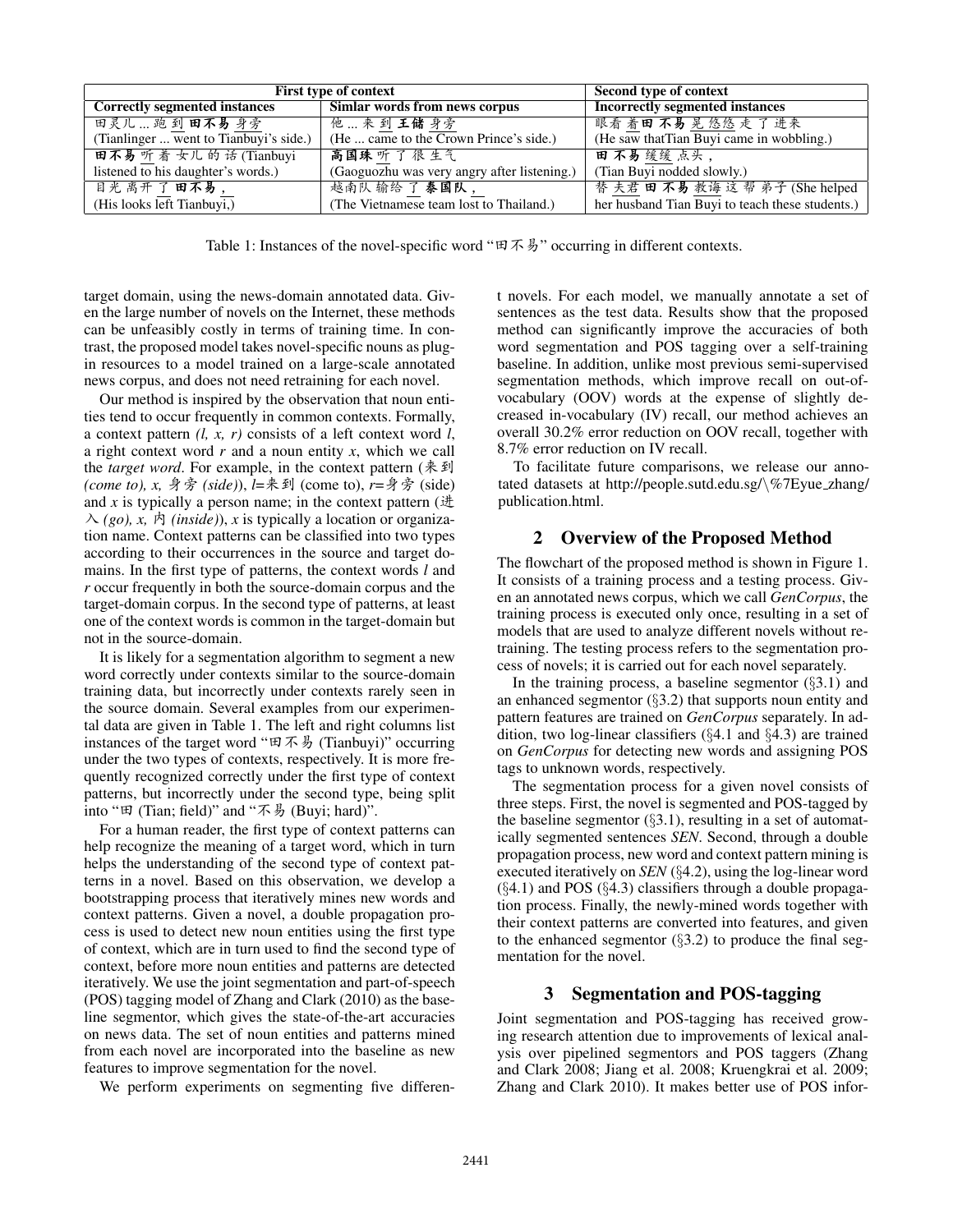mation and reduces segmentation error propagation, and is preferred when POS annotation is available.

### 3.1 The Baseline Segmentor

We apply the joint segmentor and POS-tagger of Zhang and Clark  $(2010)^{1}$  as our baseline system. The segmentor processes a sentence from left to right, using a buffer to maintain partially-built outputs and a queue to hold the next incoming characters. In the *initial state*, the buffer is empty, and the queue contains the whole input sentence. Two transition actions are defined to consume input characters from the queue and construct output sentences on the buffer:

- APPEND, which removes the front character from the queue and appends it to the last word in the buffer;
- SEPARATE-*x*, which removes the front character from the queue and puts it as the start of a new word in the buffer, assigning the POS-tag *x* to the new word.

Given an input sentence, the system starts from the initial state, and repeatedly applies transition actions until all the characters on the queue are consumed and a full sentence is constructed on the buffer. Beam-search is applied to find a highest-scored sequence of transitions heuristically. The system scores search candidates using a linear model, which is trained using the averaged perceptron (Collins 2002) and early-update (Collins and Roark 2004).

The "Base" rows of Table 2 lists the the feature templates of our baseline segmentor, which are taken from Zhang and Clark (2010). *w*, *t* and *c* denote a word, a POS-tag and a character, respectively. The subscripts are based on the current character, which is the front character in the queue. *w*<sup>−</sup><sup>1</sup> represents the first word to the left of the current character, and *t*<sup>−</sup><sup>2</sup> represents the POS-tag on the second word to the left of the current character. *start(w)*, *end(w)* and *len(w)* indicate the first character, the last character and the length of word *w*, respectively. *cat(c)* represents the set of all possible POS-tags seen on the character *c*.

### 3.2 The Enhanced Segmentor

The enhanced segmentor is the baseline segmentor with additional feature templates that support information on new words (*W*) and patterns (*P*) in a target novel. The new features are shown in the "New" rows of Table 2.  $\text{ISNOUN}(w)$ indicates whether the word *w* is in *W*. ISPATTERN( $w_{-2}$ , c<sub>0</sub>) represents whether the word *w*<sup>−</sup><sup>2</sup> and the word starting with *c*<sup>0</sup> form a pattern in *P*, regardless whether *w*<sup>−</sup><sup>1</sup> is in *W* or not. ISTRIPLE( $w_{-2}$ ,  $w_{-1}$ , c<sub>0</sub>) represents whether words  $w_{-2}$ and  $w_{-1}$ , and the word starting with  $c_0$  form a pattern in *P*, with the noun *w*<sup>−</sup><sup>1</sup> being in *W*.

To train weights for *W* and *P* on the source-domain *Gen-Corpus*, the new feature templates are instantiated using a set of source-domain noun entities  $W_s$  and  $P_s$ . We construct *P*<sup>s</sup> by extracting the set of source-domain patterns that occur at least 10 times in *GenCorpus*, and  $W_s$  by extracting the set of source-domain noun entities that occur at least under two

| <b>Type</b> | Feature                                                                                           |
|-------------|---------------------------------------------------------------------------------------------------|
| Base        | $w_{-1}; w_{-1}w_{-2}; w_{-1}, where len(w_{-1}) = 1;$                                            |
| Base        | $start(w_{-1})len(w_{-1}); end(w_{-1})len(w_{-1});$                                               |
| Base        | $c_{-1}c_0$ ; begin(w <sub>-1</sub> )end(w <sub>-1</sub> ); end(w <sub>-2</sub> w <sub>-1</sub> ; |
| Base        | $start(w_{-1})c_0; end(w_{-2}end(w_{-1}); w_{-1}c_0;$                                             |
| Base        | $w_{-2}len(w_{-1}); len(w_{-2})w_{-1}; end(w_{-1})c_0);$                                          |
| Base        | $w_{-1}t_{-1}$ ; $t_{-1}t_0$ ; $t_{-2}t_{-1}t_0$ ; $w_{-1}t_0$ ; $t_{-2}w_{-1}$ ;                 |
| <b>Base</b> | $w_{-1}t_{-1}end(w_{-2}); w_{-1}t_{-1}c_0; start(w_0)t_0;$                                        |
| <b>Base</b> | $c_{-2}c_{-1}c_0t_{-1}$ (len(w <sub>-1</sub> ) = 1); $t_{-1}start(w_{-1})$ ;                      |
| Base        | $ct_{-1}end(w_{-1})$ $(c \in w_{-1}$ and $c \neq end(w_{-1})$ ;                                   |
| Base        | $t_0c_0$ ; $c_0t_0start(w_0)$ ; $c_0t_0c_{-1}t_{-1}$ ; $c_0t_0c_{-1}$ ;                           |
| Base        | $c_0t_0cat(start(w_0))$ $(c \in w_{-1} \text{ and } c \neq end(w_{-1}))$ ;                        |
| <b>New</b>  | $ISNOUN(w_{-2})t_{-2}len(w_{-2});$                                                                |
| <b>New</b>  | $\text{ISNOUN}(w_{-1})t_{-1}len(w_{-1});$                                                         |
| <b>New</b>  | $\text{ISNOUN}(c_0) t_0 len(w_0);$                                                                |
| <b>New</b>  | ISTRIPLE $(w_{-2}, w_{-1}, c)t_{-1}len(w_{-1});$                                                  |
| <b>New</b>  | ISPATTERN $(w_{-2}, c)t_{-1}len(w_{-1});$                                                         |

Table 2: Feature templates for the joint word segmentation and POS tagging system.

| Type      | <b>Feature</b>                                     |
|-----------|----------------------------------------------------|
| Context   | Both end and start with punctuations               |
| Context   | 20 $\leq$ COUNT(p); 10 $\leq$ COUNT(p) < 20        |
| Context   | $2 \leq \text{COUNT}(p) < 10$ ; COUNT(p)=1         |
| Context   | 50 $\leq$ FREQ(p); 20 $\leq$ FREQ(p) < 50          |
| Context   | $5 \leq$ FREQ $(p)$ <20; FREQ $(p)$ <5             |
| Structure | $PMI(C_1, C_{2,n})$ ; $PMI(C_{1,n-1}, C_n)$        |
| Structure | $PMI(C_{1,2}, C_{3,n}); PMI(C_{1,n-2}, C_{n-1,n})$ |

Table 3: Feature templates of the word classifier.

context patterns in  $P_s$ . All the words in the general dictionary *the PKU Grammatical Dictionary* (Yu et al. 1998) are removed from  $W<sub>s</sub>$  so that the remaining words simulate the distribution of new words in target novels.

For the final segmentation of a novel, a set of novelspecific nouns (*W*) and the corresponding set of patterns (*P*) are extracted from the novel by using the double propagation algorithm in  $\S 4$ , and replace  $W_s$  and  $P_s$  for instantiating the new features in the enhanced segmentor.

# 4 Noun Entity and Pattern Mining

Our approach identifies new noun entities and context patterns using known and extracted noun entities and patterns iteratively, using noun entities to identify new patterns, and vice versa. Because of the two-way information passage between noun entities and patterns, this method is also called double propagation (Wu et al. 2009; Carlson et al. 2010; Qiu et al. 2011; Qiu and Zhang 2014).

### 4.1 Training a Word Classifier

For noun entity mining, a logistic regression classifier *Word-Classifier* is used to score candidates, with features shown in Table 3. In the table, *p* denotes the context patterns that a target noun entity occurs in, and  $c_i$  denotes a substring of the target noun entity. For example,  $C_1$  and  $C_{(1,2)}$  denote the substrings consisting of the first character and the first

<sup>1</sup> from http://sourceforge.net/zpar version 0.6, using the *agenda* implementation of *chinese.postagger*.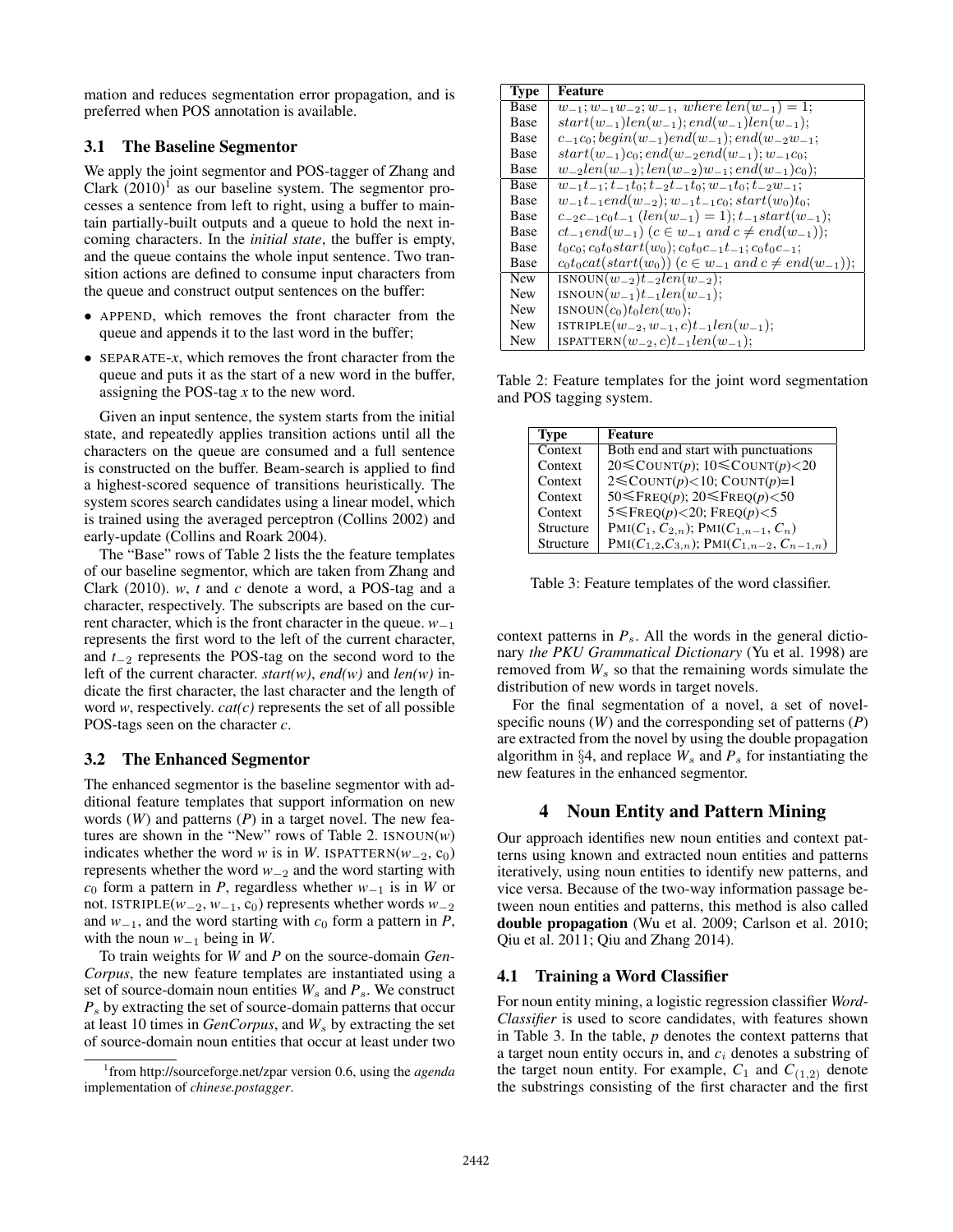two characters, respectively. COUNT(*p*) and FREQ(*p*) indicate the number of distinct patterns *p* and their total count, respectively, while  $PMI(C_1, C_{(2,n)})$  is used to measure the point mutual information between the two substrings  $C_1$  and  $C_{(2,n)}$  in the target noun entity. The feature templates cover both context and word structure patterns.

We train *WordClassifier* using *GenCorpus*. All the nouns and their context patterns in the corpus can be taken as positive training examples for the word classifier. However, in order to simulate the test scenario when analyzing novels, we choose the top 30% most frequent person names, locations, organization names, and common nouns as the set of positive examples  $W_i$ . The frequencies of different types of nouns are counted separately. In addition, the context patterns of the chosen nouns are taken as the pattern set  $P_i$ .

For negative examples, we concatenate each noun in  $W_i$ and its right context word. However, if the resulting word also occurs in  $W_i$ , it is removed from the set of negative examples. This ensures that a word does not occur in both the positive and negative set.

#### 4.2 Double Propagation

The pattern mining algorithm consists of three steps. Step 1 is an initialization process, where the tokens in the automatically-segmented novel *SEN* that have been tagged as nouns (including person names, locations, organization names, and common nouns) are extracted and put into the candidate new noun entity set  $W_c$ . The output noun entity set  $W<sub>o</sub>$  is initialized to an empty set, and the output pattern set *P*<sup>o</sup> is initialized to *P*<sup>i</sup> . In Step 2, *WordClassifier* is used to classify the candidate new noun entities in  $W_c$ , taking words with probabilities above a threshold  $\alpha$  as novel-specific nouns, and putting them into the set *W*o. *WordClassifier* uses  $P<sub>o</sub>$  for context features in the classification. In Step 3, the updated noun set  $W_0$  is used to expand  $P_0$ , with the context patterns of all words in  $W_0$  being added into  $P_0$ . If new patterns are detected, the process is repeated from Step 2. Otherwise, the algorithm finishes, returning  $W_o$  and  $P_o$ .

Algorithm 1 shows pseudocode of the double propagation algorithm. We take the novel 诛仙 (*Zhuxian*) as an example to illustrate the workflow of the algorithm. The original context pattern set  $P_i$  contains the context patterns in the left column of Table 1. Using the lines 2 to 4 of Algorithm 1, the target word " $\mathbb{E} \mathcal{F} \mathcal{F}$  (Tianbuyi)" is put into the candidate new word set  $W_c$ . The target word " $\mathfrak{A} \mathcal{F} \mathcal{F}$ " (Tianbuyi)" passes the confidence test in line 8 and is removed from  $W_c$ and put into  $W<sub>o</sub>$ . As a result, the context patterns in the right column of Table 1 will be put into  $P_o$ . After repeating the execution of lines 7 to 15, more new words, including the person names "万剑一 (Wanjianyi)" and "申天斗 (Shentiandou)", and the locations "龙首峰 (Mount Longshou)" and "通天峰 (Mount Tongtian)", are extracted.

#### 4.3 Tagging Unknown Words

Because our POS set differentiates common nouns (*n*), person names (*nr*), locations (*ns*) and organization names (*nt*), a new noun typically should have only one POS tag. However, some of the mined words are tagged with two or more

|       | <b>Input</b> : auto-analyzed sentences <i>SEN</i> , context<br>patterns $P_i$ , annotated news corpus<br><i>GenCorpus</i> , noun entity classifier<br>WordClassifier.<br><b>Output:</b> New words $W_0$ , context patterns $P_0$ .<br>1 $W_0 = \Phi$ , $W_c = \Phi$ ; $P_0 = P_i$ ; |
|-------|-------------------------------------------------------------------------------------------------------------------------------------------------------------------------------------------------------------------------------------------------------------------------------------|
|       | 2 for each word $\in$ SEN and word $\notin$ GenCorpus do                                                                                                                                                                                                                            |
| 3     | AddToSet ( <i>word</i> , $W_c$ );                                                                                                                                                                                                                                                   |
| 4 end |                                                                                                                                                                                                                                                                                     |
|       | 5 while True do                                                                                                                                                                                                                                                                     |
| 6     | $count = 0$ ;                                                                                                                                                                                                                                                                       |
| 7     | for each <i>word</i> $\in$ $W_c$ do                                                                                                                                                                                                                                                 |
| 8     | <b>if</b> IsWord ( <i>word, <math>P_o</math>, WordClassifier</i> ) then                                                                                                                                                                                                             |
| 9     | RemoveFromSet( <b>word</b> , $W_c$ );                                                                                                                                                                                                                                               |
| 10    | AddToSet ( <i>word</i> , $W_o$ );                                                                                                                                                                                                                                                   |
| 11    | pattern=GetContextPat(word);                                                                                                                                                                                                                                                        |
| 12    | $AddToSet$ ( <i>pattern,P<sub>o</sub></i> );                                                                                                                                                                                                                                        |
| 13    | $count++;$                                                                                                                                                                                                                                                                          |
| 14    | end                                                                                                                                                                                                                                                                                 |
| 15    | end                                                                                                                                                                                                                                                                                 |
| 16    | if count $=0$ then                                                                                                                                                                                                                                                                  |
| 17    | break;                                                                                                                                                                                                                                                                              |
| 18    | end                                                                                                                                                                                                                                                                                 |
| 19    | end                                                                                                                                                                                                                                                                                 |

Algorithm 1: The double propagation algorithm.

| <b>Type</b> | <b>Feature</b>                         |
|-------------|----------------------------------------|
| Context     | first context word on the left         |
| Context     | second context word on the left        |
| Context     | first context word on the right        |
| Context     | second context word on the right       |
| Context     | POS of first context word on the left  |
| Context     | POS of first context word on the right |
| Structure   | the first character of the target word |
| Structure   | the last character of the target word  |

Table 4: Feature templates of the POS classifier.

POS under different contexts by the baseline segmentor, due to segmentation errors or inherent ambiguities.

To disambiguate between the POS tags, we develop a loglinear regression classifier *POSClassifier* with the feature templates listed in Table 4, and try to attach a single POS tag to each new word. The POS classifier incorporates both global context features and internal structure features, and is trained on the source-domain news corpus. The training data is selected using the same way as selecting the positive examples for the *WordClassifier*.

*POSClassifier* is used to filter POS tags for the words in *W*o. For a word with the most probable POS having a probability above a threshold  $\beta$ , only the most probable POS is given to the word. For the remaining words, all POS in *W*<sup>o</sup> are kept. In the segmenting process, the word and POS information in  $W<sub>o</sub>$  is used to instantiate features using the feature templates such as  $\text{ISNOUN}(w_{-2})t_{-2}len(w_{-2})$  and ISNOUN $(c_0)t_0len(w_0)$  in Table 2.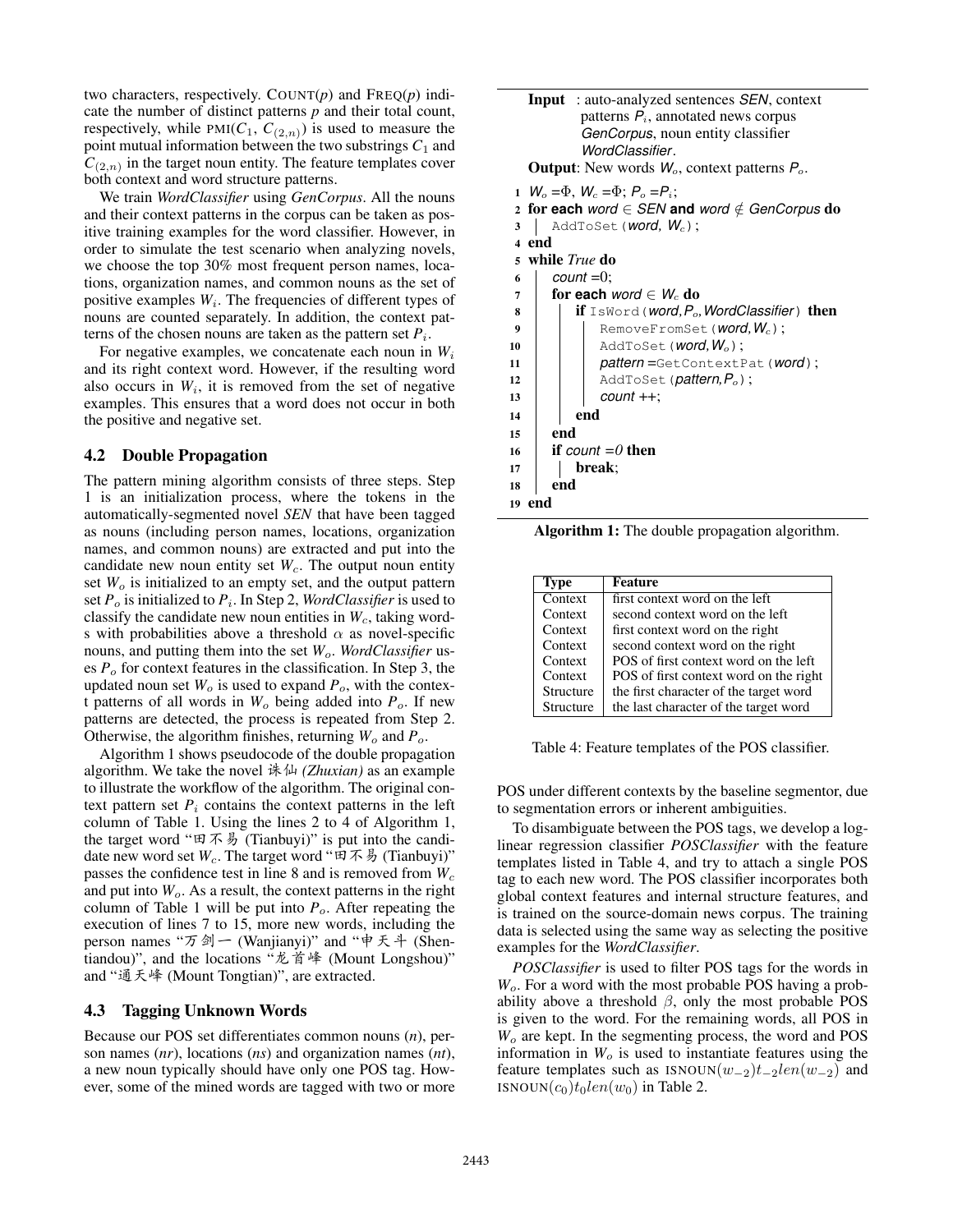| <b>Data Set</b>  | #Sents | #Words    | <b>OOV</b> Rate |
|------------------|--------|-----------|-----------------|
| <b>GenCorpus</b> | 42,132 | 1,052,119 |                 |
| 诛仙(ZX-dev)       | 300    | 8,117     | 0.137           |
| 诛仙(ZX-test)      | 667    | 21,066    | 0.161           |
| 凡人修仙传(FR)        | 1,020  | 16.957    | 0.139           |
| 寻龙记(XL)          | 942    | 25,049    | 0.129           |
| 斗罗大陆(DL)         | 1,000  | 31,734    | 0.111           |
| 绝代双骄(JD)         | 632    | 17,759    | 0.109           |

|  |  | Table 5: Corpus statistics. |
|--|--|-----------------------------|
|--|--|-----------------------------|

#### 5 Experiments

### 5.1 Experimental Setup

The People's Daily Corpus, which contains all the articles of People's Daily in January 1998, is used as the sourcedomain annotated corpus *GenCorpus*. The corpus consists of 42,000 sentences and 1.1M Chinese words. It contains both segmentation and POS annotation, and has been annotated according to the standard of Yu et al. (2003). Five contemporary novels, including 诛仙 (Zhuxian, ZX), 凡人 修仙传 (Fanren Xiuxian Zhuan, FR), 寻龙记 (XunLong Ji, *XL*), 斗罗大陆 (*Douluo Dalu, DL*) and 绝代双骄 (*Juedai Shuangjiao, JD)*, are chosen for the domain adaptation experiments. We select one chapter from the middle of each novel and annotate the sentences manually, so that the segmentation accuracies of the novels can be evaluated.

We take 300 annotated sentences from  $\frac{1}{2}$  *(ZX)* as the development data (*ZX-dev*), which is used to determine the amount of sentences for a self-training baseline, and for the parameter tuning of the double propagation algorithm, the noun entity classifier, and the POS classifier. Detailed information of the training set (*GenCorpus*), the ZX development set and the five test sets is shown in Table 5.

We use the F1-score to evaluate both the segmentation accuracy and the overall segmentation and POS tagging accuracy. For the overall accuracy, a word is marked as correct only if both its segmentation and POS are correct. The recalls of IV and OOV words, which are defined as the percentages of IV and OOV words in the reference that are correctly segmented, respectively, are also measured.

### 5.2 Overall Results

Table 6 summarizes the best results on the development set, and the final results on the five test sets in terms of segmentation F1-score (the "Word" column), overall segmentation and POS-tagging F1-score (the "POS" column), and IV (the "IV" column) and OOV recalls (the "OOV" column) of segmentation. Improvements and error reduction of the enhanced segmentor over the baseline segmentor are listed in the "im" and "err" columns, respectively.

Compared with the baseline, the enhanced segmentor gives significant improvements on both the development set and the test sets. On average, it results in relative error reductions of 18.4% and 14.6% in segmentation and POS F1 scores, respectively.

The POS F1 improvement on the novel *JD* is relatively lower (+8.07% error reduction) than the other novels. Error analysis shows that the person names in this novel, including the names of the two main characters "小鱼儿 (Xiaoyuer; little fish)" and "花无缺 (Huawuque; flowers without flaw)", are highly similar to common nouns. In this novel, the POStagging errors by incorrectly tagging person names as common nouns occupy 51% of the OOV tagging errors. In contrast, the errors on other novels vary from 11% to 23%.

Previous work on semi-supervised domain-adaptation uses various sources of statistical information from raw target domain data, and improves the OOV recall with slightly decreased IV recall (Chang and Han 2010). This is mainly because target-domain statistical information such as character mutual information and  $\chi^2$  information helps the identification of target words, but can hurt the identification of source domain words if conflicts exist, which leads to the decrease of IV recall. In contrast, our proposed method can detect OOV words in high precision (§5.4) without affecting IV words. As a result, it achieves 30.4% error reduction in terms of OOV recall, together with 7.5% error reduction in terms of IV recall.

#### 5.3 Comparison with Self-training

We compare the enhanced segmentor with the self-training method of Liu and Zhang (2012). Neither method uses target domain annotation, and self-training gives a simple baseline for unsupervised domain adaptation. We use the *ZX* development data to decide the best number of target-domain sentences from 4000 to 20000, and the best result is achieved using 8000 sentences. As a result, 8000 target-domain sentences are used for each novel in the final self-training tests.

Experimental results on the development and test sets are listed in Table 7. The results indicate that self-training can achieve a relative error reduction of about 6% on both segmentation and POS F1. This result is similar to the finding of Liu and Zhang (2012). In contrast, our proposed method shows significant advantage in terms of error reduction (Word 18.4% vs 5.8%, POS 14.6% vs 4.13%, IV 7.50% vs 4.75% and OOV 30.4% vs 6.6%). The self-training method gives a relatively better impact of IV, while our proposed method is relatively more effective in improving OOV. This is mainly because self-training tends to learn from the correctness of the baseline system, and hence improve what has been segmented correctly. In contrast, our double propagation method can mine words that have been rarely segmented correctly by the baseline, using context information. In addition, it takes six hours to segment each novel using self-training due to retraining of the segmentation model, but only about ten minutes using our method. The speed advantage results from the fact that our method does not need the retraining of segmentation models, and makes our method particularly useful compared with self-training and other semi-supervised methods that require retraining of a statistical model for a given novel.

### 5.4 The Effect of Noun Entity Mining

The main benefit of our segmentation method comes from noun entity mining. We evaluate the quality of mined noun entities in terms of precision and recall. The precision (*Noun P*) is evaluated manually on the 100 most frequent entities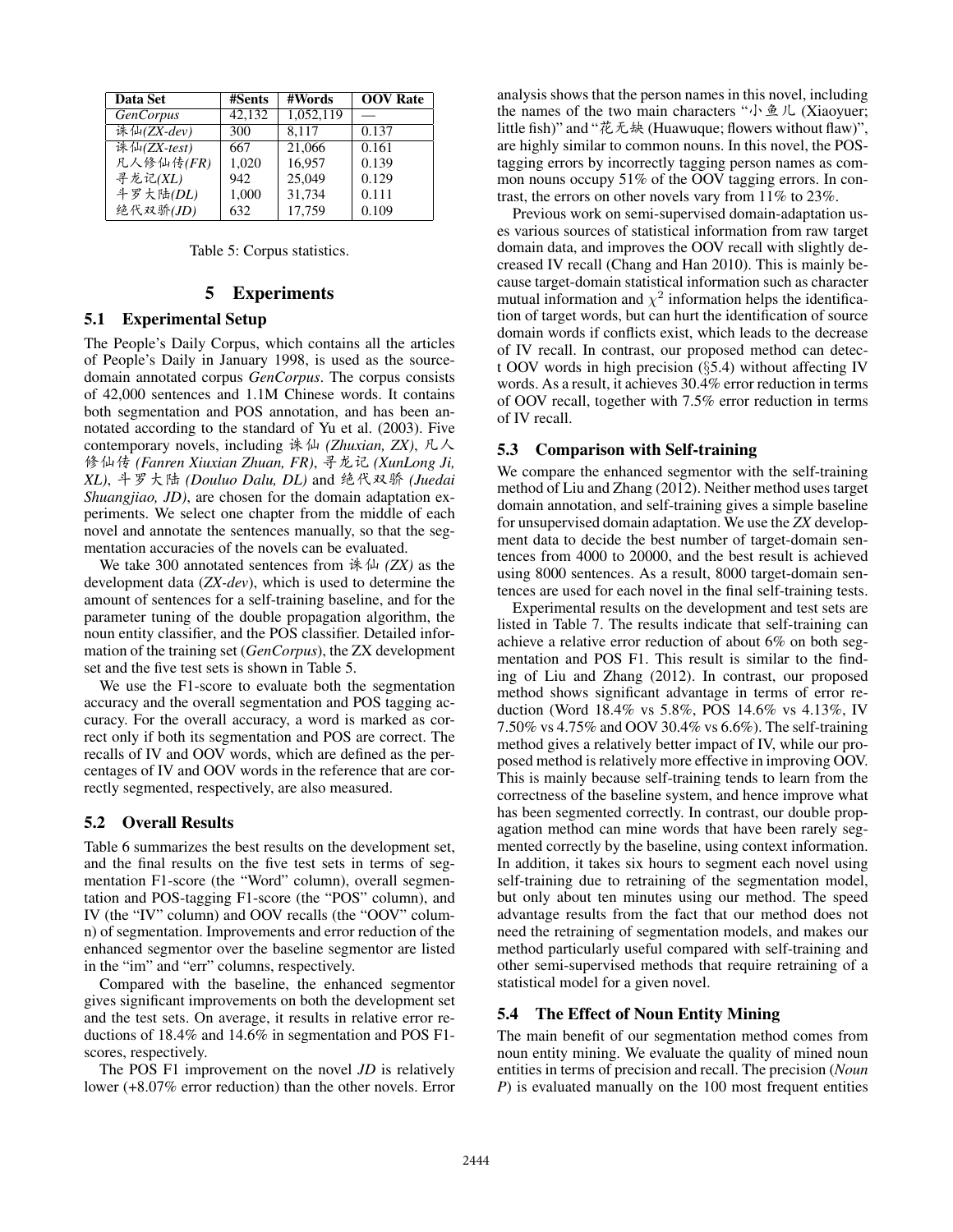|            |      | POS(%) |        | $($ %)<br>IV |      |      | $OOV(\%)$ |      |      |      |         |      |      |      |         |      |
|------------|------|--------|--------|--------------|------|------|-----------|------|------|------|---------|------|------|------|---------|------|
| <b>Nov</b> | base | en     | im     | err          | base | en   | im        | err  | base | en   | im      | err  | base | en   | im      | err  |
| $ZX$ -dev  | 89.5 | 92.1   | $+2.6$ | 24.7         | 82.8 | 86.3 | $+3.5$    | 20.3 | 92.6 | 93.8 | $+1.2$  | 16.2 | 67.8 | 80.3 | $+12.5$ | 38.8 |
| $ZX-test$  | 88.3 | 90.2   | $+1.9$ | 16.2         | 79.9 | 82.9 | $+3.0$    | 14.9 | 91.3 | 92.0 | $+0.7$  | 8.04 | 69.3 | 78.1 | $+8.8$  | 28.6 |
| FR         | 87.6 | 90.1   | $+2.5$ | 20.1         | 81.3 | 84.5 | $+3.2$    | 17.1 | 90.4 | 91.5 | $+1.1$  | 11.4 | 68.3 | 79.4 | $+11.1$ | 35.0 |
| XL         | 87.5 | 89.5   | $+2.0$ | 16.0         | 80.9 | 84.2 | $+3.3$    | 17.2 | 90.2 | 91.1 | $+0.9$  | 9.18 | 65.5 | 74.7 | $+9.2$  | 26.6 |
| JD         | 88.7 | 90.9   | $+2.2$ | 19.4         | 83.9 | 85.2 | $+1.3$    | 8.07 | 92.2 | 92.7 | $+0.5$  | 6.41 | 59.4 | 71.1 | $+11.7$ | 28.8 |
| DL         | 92.6 | 94.1   | $+1.5$ | 20.2         | 87.5 | 89.5 | $+2.0$    | 16.0 | 95.9 | 96.0 | $+0.1$  | 2.43 | 72.1 | 81.3 | $+9.2$  | 32.9 |
| avg-test   |      |        | $+2.0$ | 18.4         |      |      | $+2.6$    | 14.6 |      |      | $+0.66$ | 7.5  |      |      | $+10.0$ | 30.4 |

Table 6: Main experimental results using the model trained on *GenCorpus*. (base: the base segmentor. en: the enhanced segmentor. im: improvement of the enhanced segmentor over the baseline segmentor. err: error reduction. )

|            | Word $(\%)$ |         |      | $\overline{POS}$ (%) | $\rm{OOV}$ (%) |         |  |
|------------|-------------|---------|------|----------------------|----------------|---------|--|
| <b>Nov</b> | self        | im      | self | im                   | self           | im      |  |
| $ZX-Dev$   | 90.2        | $+0.7$  | 83.6 | $+0.8$               | 71.4           | $+3.6$  |  |
| ZX-Test    | 89.0        | $+0.7$  | 80.8 | $+0.9$               | 71.9           | $+2.6$  |  |
| <b>FR</b>  | 89.0        | $+1.4$  | 82.6 | $+1.3$               | 72.8           | $+4.5$  |  |
| XL         | 87.7        | $+0.2$  | 80.9 | $+0.0$               | 66.1           | $+0.6$  |  |
| JD         | 89.1        | $+0.4$  | 84.5 | $+0.6$               | 56.4           | $+0.2$  |  |
| DL.        | 93.1        | $+0.5$  | 88.1 | $+0.7$               | 74.1           | $+2.3$  |  |
| avg-test   |             | $+0.64$ |      | $+0.7$               |                | $+2.04$ |  |

Table 7: Comparison with self-training. (self: self-training. im: improvement of self-training over the baseline.)

|            |      | Noun $P(\%)$           |      | Noun R $(\%)$ | Seg R $(\%)$ |      |  |
|------------|------|------------------------|------|---------------|--------------|------|--|
| <b>Nov</b> | type | token<br>token<br>type |      | base          | en           |      |  |
| ZX         | 95   | 94                     | 49.4 | 76.6          | 74.7         | 87.1 |  |
| <b>FR</b>  | 94   | 92                     | 60.8 | 82.6          | 76.9         | 91.4 |  |
| XL         | 97   | 96                     | 40.9 | 71.9          | 77.0         | 91.3 |  |
| JD         | 96   | 95                     | 24.4 | 53.2          | 64.2         | 96.7 |  |
| DL         | 94   | 94                     | 55.1 | 84.5          | 80.8         | 93.3 |  |
| avg        |      |                        |      |               | 74.7         | 92.0 |  |

Table 8: Evaluation of noun entity mining.

mined from each novel, while the recall (*Noun R*) is evaluated on the test sets automatically. The columns "Noun P" and "Noun R" of Table 8 show the results. Our method gives high precisions (about 95%), with recalls from 53% to 84.5% on the novels.

The effect of mined noun entities on the segmentation accuracies are shown in the "Seg R" column of Table 8. We measure the recalls in the segmentation of noun entities (*Seg R*), which occupy 60% to 76% of the total OOV words of the five novels. The enhanced segmentor can segment these mined noun entities with a relatively high recall (92%), giving an average error reduction about 68.2%, which contributes to the overall OOV recall improvement.

### 6 Related Work

Given manually annotated news data, there are three main approaches to improve segmentation accuracies on a target domain. The first is unsupervised domain adaptation, which uses no annotated sentences or lexicons on the target domain. The simplest method is self-training (Chang and Han 2010; Liu and Zhang 2012) and co-training (Zhang et al. 2013), while more complex methods include those based on feature augmentation (Wang et al. 2011) and training regularization (Suzuki and Isozaki 2008). In all the methods above, various sources of information from raw or automatically-segmented target domain data can be used, including mutual information (Sun, Shen, and Tsou 1998; Zhao and Kit 2008; Sun and Xu 2011),  $\chi^2$  information (Chang and Han 2010), branching entropy (Jin and Tanaka-Ishii 2006) and character clusters (Liang 2005). For each target domain, all the methods above require the retraining of a model using the source-domain corpus, which can be overly expensive if each novel is taken as its own domain. In contrast to the methods above, our approach does not require retraining of segmentation models, and hence is more suitable for the literature domain.

The second and third approaches are type- and tokensupervised training, respectively (Li and Sun 2009; Jiang et al. 2013; Li and Xue 2014; Zhang et al. 2014). Both methods require manual annotation on the target domain, with the former requiring annotated target-domain lexicons and the latter requiring annotated target-domain sentences. Zhang et al. (2014) show that both types of annotations can lead to the same accuracy improvement given the same efforts, while a mixture of both types of annotations can lead to increased effect. Target domain annotation can be the most useful method for domains with a relatively stable vocabulary, such as scientific texts. However, for the literature domain, vocabularies are highly flexible, and it is unfeasibly expensive to annotate manually for the domain. We take an approach based on information extraction, automatically mining domain vocabularies for each novel. To our knowledge, this is the first to study segmentation by taking literature as a whole domain.

#### 7 Conclusions and Future Work

We studied word segmentation for Chinese novels, presenting a double propagation method for mining noun entities and context patterns, and using them as features to enhance a cross-domain segmentation model. Our method is special in that no retraining of a segmentation model is required for each novel, and therefore it is practically more useful given the large number of novels on the Internet. Experimental results show that our approach achieves substantial improvement over a state-of-the-art baseline system.

By analyzing the contents of novels automatically, our